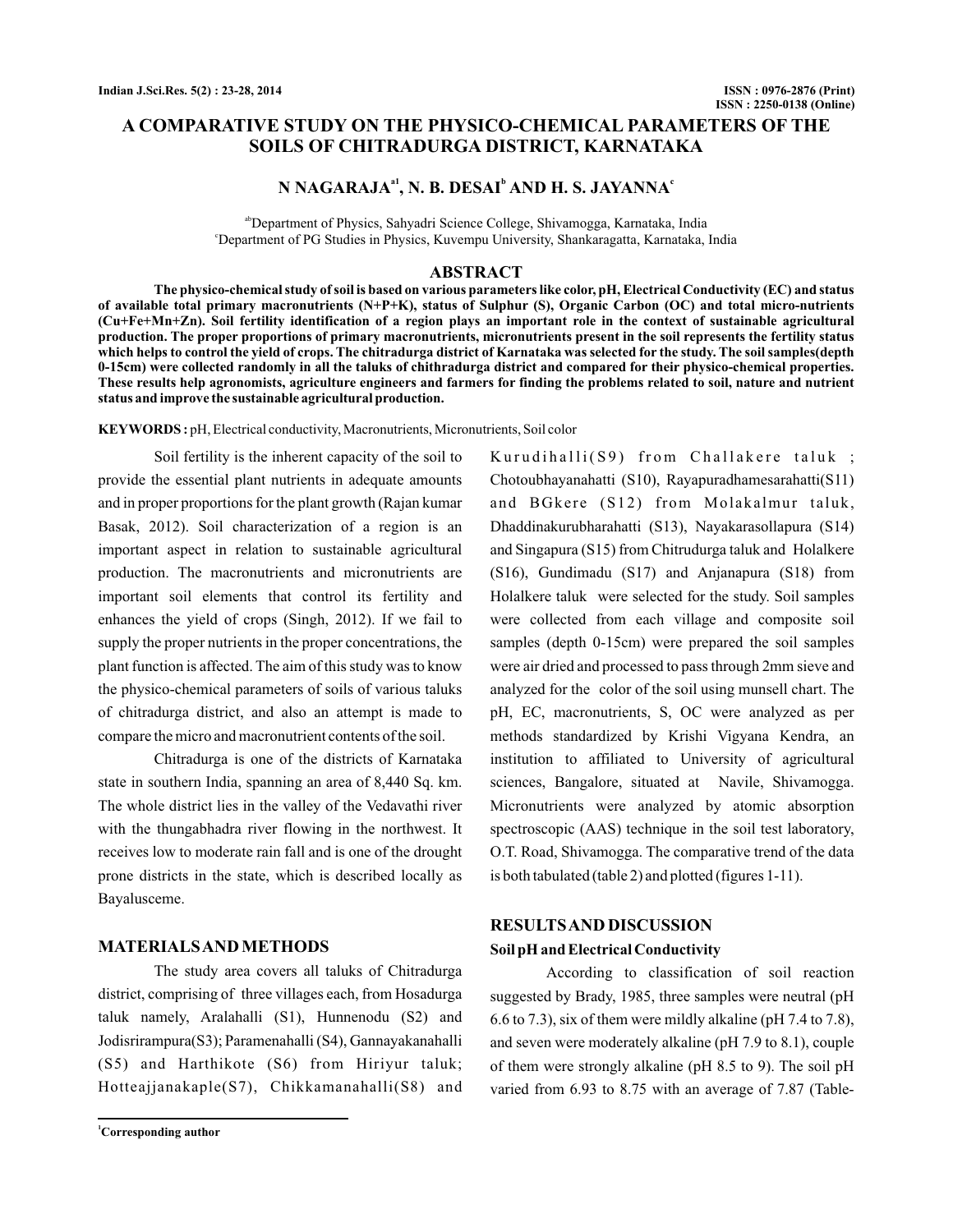1).The data presented in (table-2- figure 1) represent minimum value of pH 7.44 in Hosadurga taluk and maximum value of pH 8.22 in Hiriyur taluk. The pH of the soil provides information regarding the potency of toxic substances present (Baruch, 1997).

The electrical conductivity of soil samples varied from  $0.018$  to  $0.2$  dsm-1 (table 1) with an average of  $0.066$ dsm-1. On the basis of limits suggested by Muhr et al,(1965), used for judging salinity of soils, all the samples were found to fall in low conductivity group. Data represented (table-2/figure2) show that Hosadurga taluk has minimum value of conductivity and Chitradurga taluk has maximum value of conductivity. The electrical conductivity may be ascribed to the leaching of salts to lower horizons (Singh, 2012).

#### **Organic Carbon**

Table 1 shows the the Organic carbon content ranged from 0.22 to 0.49% with an average of 0.32%. The organic carbon content is low in all the soil samples  $(<0.5\%)$ . As represented in table 2 and figure 3 maximum amount of OC is found in Hiriyur taluk and minimum amount OC was found in Hosadurga taluk. All the samples show the defficiency in organic carbon due to high temperature and good aeration in the soil which increases the rate of oxidation of organic matter (Singh 2012).

#### **Nitrogen**

Table-1 also shows the Nitrogen status varied from 250 to 439 kgha-1 with an average value of 337 kgha-1 on the basis of the ratings suggested by Subbiah and Asija, 1956 the available nitrogen was found to be medium in all soil samples. We infer (table 2 and figure 4) that the minimum amount of available nitrogen in Hosadurga taluk and is due to low amount of organic carbon and maximum amount of nitrogen found in Holalkere taluk and is due to high amount organic carbon in the soils. In most of the soils, the available nitrogen is found to be in organic form. It could be recalled that the presence of nitrogen enhances plant growth, quality of yield, seed and fruit production.

## **Phosphorus**

Further, the data from table 1 show the available phosphorus content varying from 65 to 337kgha-1 with an mean value of 163 kgha-1. The data show the status of phosphorus content is high in all the soil samples. Minimum



**Figure 1: Variation of PH with Places**



**Figure 2: Variation of EC with Places**



**Figure 3: Variation of OC with Places**



**Figure 4: Variation of N with Places**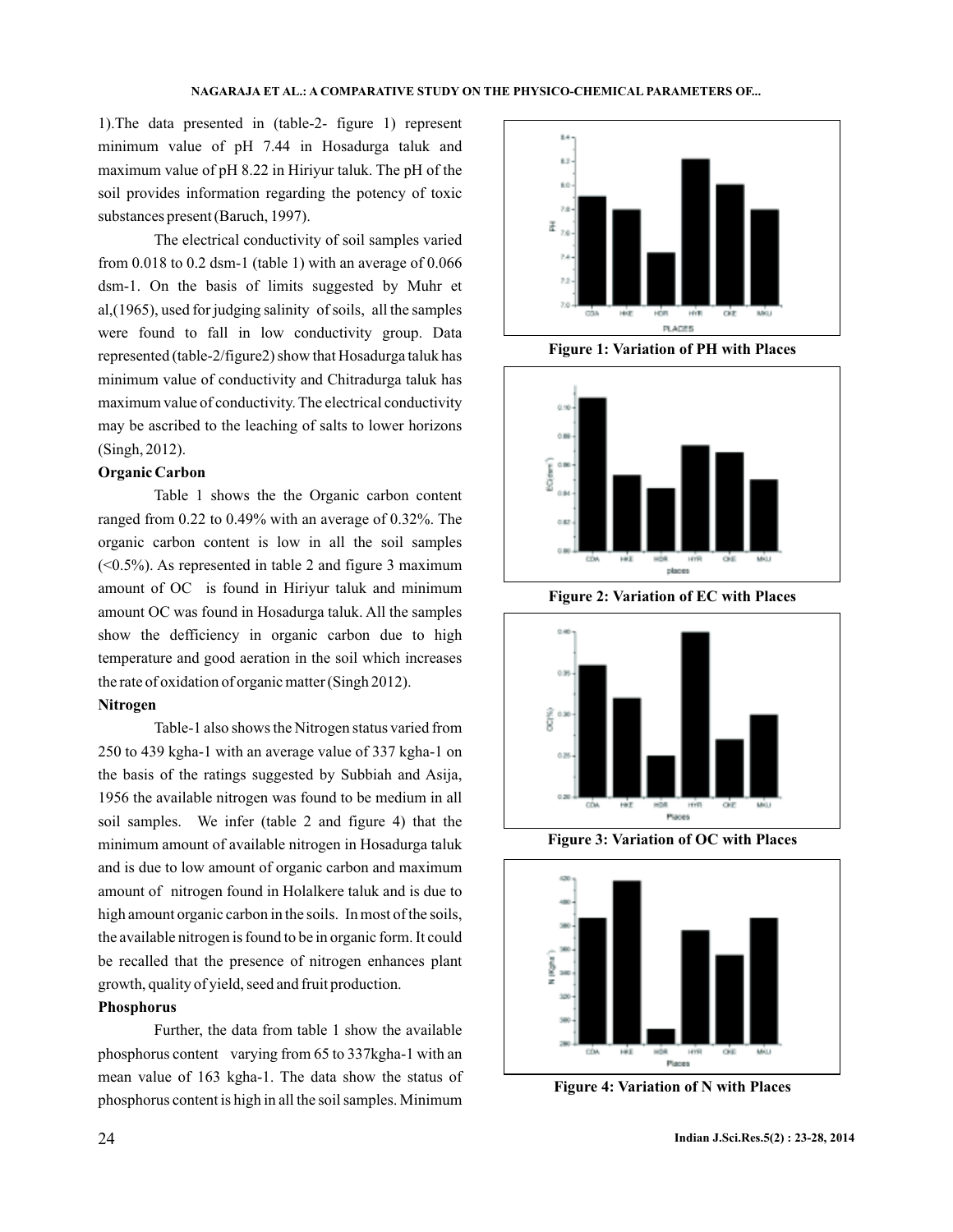| i                    |  |
|----------------------|--|
|                      |  |
|                      |  |
| l                    |  |
|                      |  |
| İ                    |  |
| $\ddot{\phantom{a}}$ |  |
|                      |  |
|                      |  |
|                      |  |
|                      |  |
|                      |  |
|                      |  |
|                      |  |
|                      |  |
|                      |  |
|                      |  |
|                      |  |
|                      |  |
|                      |  |
| i                    |  |
|                      |  |
|                      |  |
|                      |  |
|                      |  |
|                      |  |
|                      |  |
|                      |  |
|                      |  |
|                      |  |
|                      |  |
|                      |  |
|                      |  |
|                      |  |
| ı                    |  |
|                      |  |
|                      |  |
|                      |  |
|                      |  |
|                      |  |
|                      |  |
|                      |  |
|                      |  |
|                      |  |
|                      |  |
|                      |  |
| i<br>1               |  |
| ׇ֚֚֡                 |  |
|                      |  |
| -<br> <br>           |  |
|                      |  |

 $\mathbf{r}$ 

| Color                               | Reddish brown           | Dark Reddish brown | Dark Red       | Dark Reddish brown | Dark Reddish brown | Reddish Black | Dark Reddish brown     | Dull Reddish brown | Reddish brown  | Dark Reddish brown | Dark Reddish brown | Dull Reddish brown | <b>Brownish Black</b> | Dark Brown      | Brown           | Dark Brown | Grey Color        | Dark Reddish brown |
|-------------------------------------|-------------------------|--------------------|----------------|--------------------|--------------------|---------------|------------------------|--------------------|----------------|--------------------|--------------------|--------------------|-----------------------|-----------------|-----------------|------------|-------------------|--------------------|
| ပ္လ<br>$\frac{5}{6}$                | 0.22                    | 0.23               | 0.31           | 0.49               | 0.42               | 0.31          | 0.29                   | 0.32               | 0.22           | 0.32               | 0.31               | 0.27               | 0.37                  | 0.25            | 0.47            | 0.25       | 0.30              | 0.42               |
| ppm<br>$F_{\mathbf{e}}$             | 13.21                   | 4.404              | 4.166          | 1.072              | 8.928              | 3.690         | 1.786                  | 6.786              | 3.452          | 1.786              | 7.976              | 5.596              | 0.596                 | 0.596           | 5.358           | 8.690      | 6.548             | 3.214              |
| ppm<br>්                            | 1.538                   | 1.730              | 2.020          | 2.500              | 3.076              | 0.674         | 0.962                  | 0.770              | 1.058          | 1.058              | 2.200              | 1.154              | 0.770                 | 1.826           | 2.692           | 1.634      | 0.866             | 1.154              |
| ppm<br>$\sum_{i=1}^{n}$             | 5.738                   | 23.44              | 19.34          | 20.00              | 16.39              | 11.31         | 25.08                  | 39.02              | 15.25          | 20.32              | 73.94              | 61.96              | 16.07                 | 14.75           | 35.90           | 68.36      | 34.92             | 24.60              |
| ppm<br>$\Xi$                        | 0.108                   | 5.748              | 5.778          | 5.508              | 5.030              | 5.120         | 4.910                  | 5.598              | 5.480          | 5.748              | 6.198              | 6.048              | 5.210                 | 4.550           | 5.000           | 5.598      | 5.508             | 5.060              |
| ppm<br>S                            | 36.71                   | 32.35              | 38.89          | 19.99              | 30.53              | 50.89         | 51.62                  | 72.70              | 51.98          | 52.71              | 55.61              | 61.43              | 57.43                 | 73.24           | 33.08           | 106.5      | $\frac{6}{51.80}$ | 42.53              |
| $kgha$ <sup>1</sup><br>$\rm K_2O$   | 160.16                  | 213.92             | 198.24         | 269.92             | 112.00             | 160.16        | 240.80                 | 198.24             | 234.08         | 256.48             | 351.68             | 238.56             | 300.16                | 192.64          | 228.80          | 155.68     | 56.00             | 168.00             |
| $kgha$ <sup>1</sup><br>$P_2O_5$     | 171.69                  | 145.90             | 144.55         | 154.05             | 65.83              | 137.76        | 148.62                 | 147.26             | 155.40         | 145.90             | 133.01             | 322.42             | 142.51                | 337.76          | 137.08          | 152.01     | 147.26            | 155.40             |
| $kgha$ <sup>1</sup><br>$\mathsf{Z}$ | 313.60                  | 250.88             | 313.60         | 376.32             | 376.32             | 376.32        | 344.96<br>$\mathbf{u}$ | 344.96             | 376.32         | 139.04<br>↴        | 344.96             | 376.32             | 439.04                | 282.24          | 139.04<br>Д     | 376.32     | 139.04<br>↴       | 139.04<br>Д        |
| $d$ sm <sup>-1</sup><br>$\Xi$       | 0.018                   | 0.056              | 0.058          | 0.094              | 0.057              | 0.072         | 0.033                  | 0.084              | 0.092          | 0.048              | 0.026              | 0.077              | 0.234                 | 0.064           | 0.023           | 0.041      | 0.079             | 0.040              |
| 呂                                   | 6.93                    | 7.54               | 7.86           | $\overline{8.11}$  | 7.93               | 8.64          | 7.78                   | 8.02               | 8.24           | 7.86               | 7.58               | 7.98               | 8.14                  | 8.04            | 7.56            | 7.32       | 8.75              | 7.35               |
| Taluk                               | Hosdurga                | Hosdurga           | Hosdurga       | Hiriyur            | Hiriyur            | Hiriyur       | Challakere             | Challakere         | Challakere     | Molakalmur         | Molakalnur         | Molakalmur         | Chithradurga          | Chithradurga    | Chithradurga    | Holalkere  | Holalkere         | Holalkere          |
| Sample<br>No.                       | $\overline{\mathbf{S}}$ | S <sub>2</sub>     | S <sub>3</sub> | S <sub>4</sub>     | SS                 | $\mathcal{S}$ | S                      | ${\rm S}8$         | S <sub>9</sub> | S <sub>10</sub>    | S <sub>11</sub>    | S <sub>12</sub>    | S13                   | S <sub>14</sub> | S <sub>15</sub> | S16        | S <sub>17</sub>   | S18                |

**NAGARAJA ET AL.: A COMPARATIVE STUDY ON THE PHYSICO-CHEMICAL PARAMETERS OF...**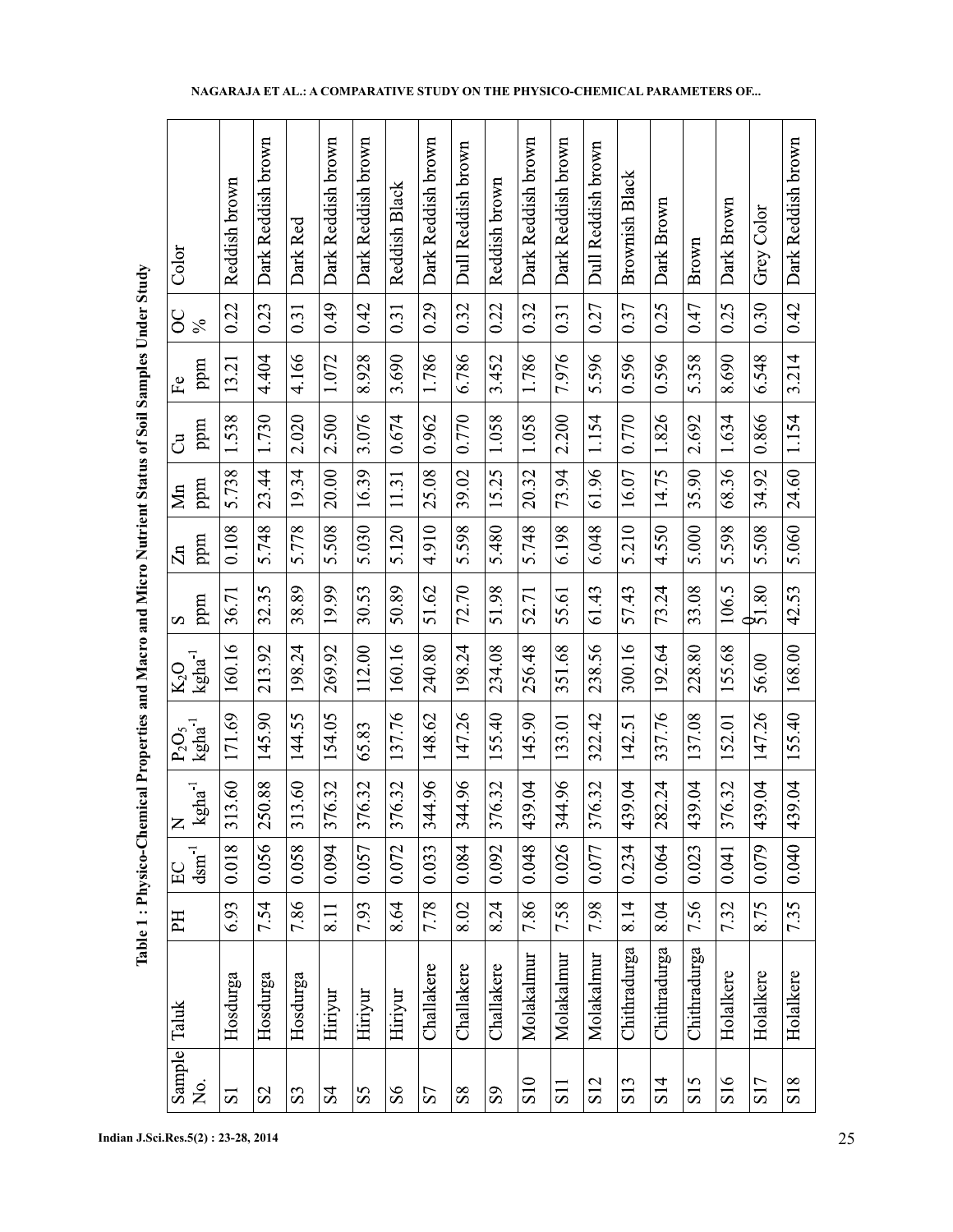and maximum amounts Phosphorus were found in Hiriyur taluk and Molakalmur taluk respectively ( table 2 and figure 5). Phosphorus improves root development, rapid growth and encourages blooming.

#### **Potassium**

As table 1 further elucidates the available potassium status varied from 56 to 351 kgha-1 with an average of 201.97 kgha-1 .The available potassium content is high in all the soil samples except two soil samples (S5 and S17). The minimum Potassium content is found in Holalkere taluk and maximum Potassium is found in Molakalmur taluk (table 2 and figure 6). The potassium content present in the soil depends on favorable soil environment with the presence of organic matter (Chauhan, 2001). The potassium is used to build proteins.

#### **Sulphur**

The data represented in Table-1 shows the available Sulphur status and is varied from 19-106 ppm with mean value of 51.11 ppm, all the soil samples have high sulphur content. Hiriyur taluk has minimum sulphur content and Holalkere taluk has maximum sulphur content (Table-2 and figure 7).

## **Zinc**

The data as tabulated (table 1) shows the available Zinc status, which varies from 0.108 to 6.198ppm with a mean value of 5.12 ppm, and all the soil samples have high Zinc content. Hosadurga taluk has minimum Zinc content and Molakalmur taluk has maximum Zinc content (table 2 and figure 8).

#### **Iron**

Table 1 shows the available iron status varying between 1.07 to 13.21 ppm with an average value of 4.89 ppm. 45% of soil samples were found to be deficient (<4.5ppm) and 50% of soil samples were found under normal status (>4.56ppm) only 5% of soil samples were found to be of excess status of Iron content (>9ppm). Chithradurga taluk has minimum value of iron content (<4.5ppm) and Hosadurga taluk has maximum value of Iron content (>4.5ppm) (Shivakumar, 2013) (see table 2 and figure 9).

#### **Manganese**

The Table-1 shows the available manganese status which varies from 5.73 to 73.94ppm with a mean value of



**Figure 5: Variation of P<sub>2</sub>O<sub>5</sub> with Places** 



**Figure 6: Variation of K,O with Places** 



**Figure 7: Variation of S with Places**



**Figure 8: Variation of Zn with Places**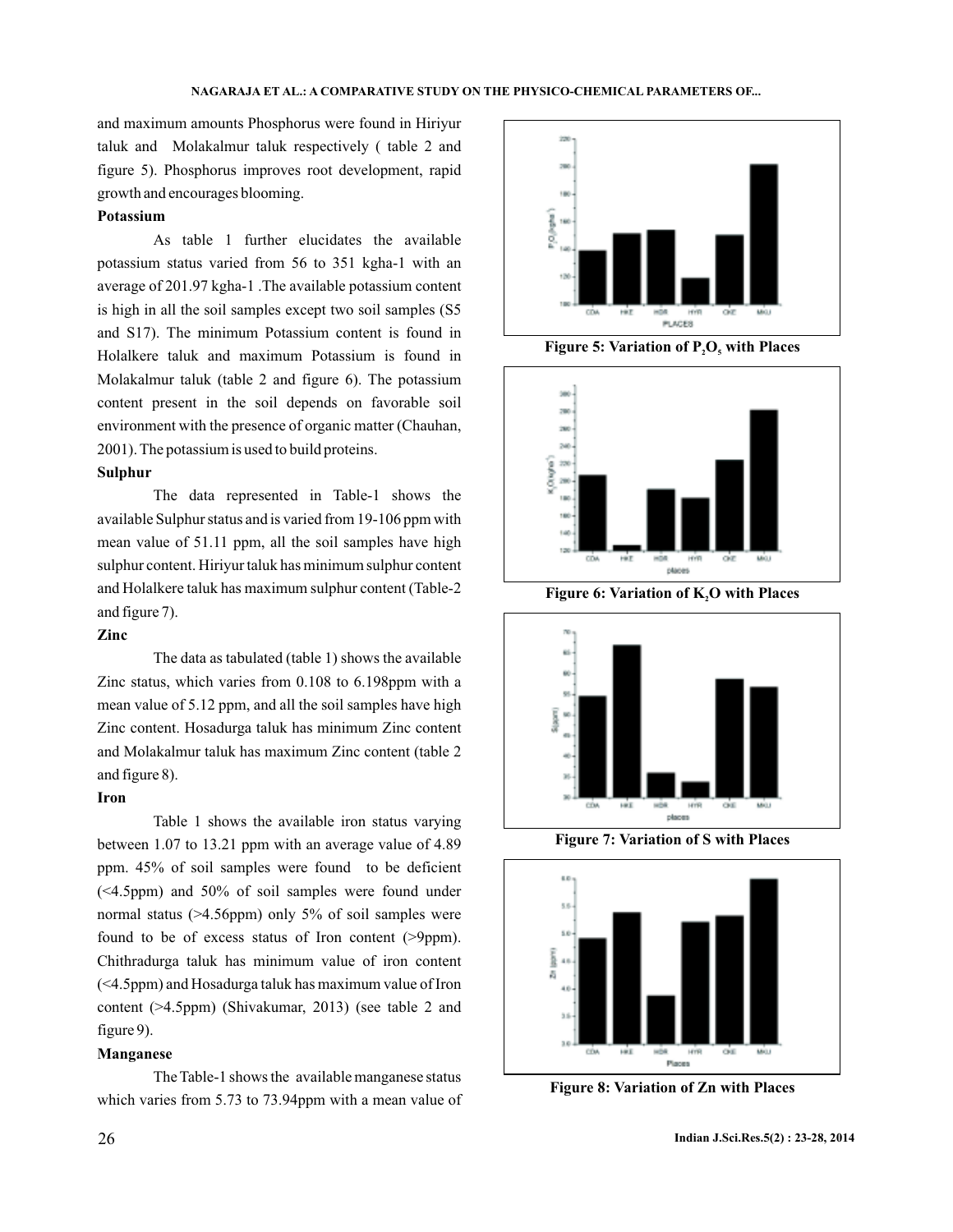



**Figure 9: Variation of Fe with Places**



**Figure 10: Variation of Mn with Places**





29.24ppm, and all the soil samples have high value of manganese. Minimum value of manganese status is in Hiriyur and Molakalmur taluk has a maximum value of manganese (table 2 and figure 10).

# **Copper**

The data shows (see table-1) the availability of copper and is found to vary from 0.674 to 3.076ppm with a mean value of 1.52ppm. All the soil samples of Chitradurga district are high copper content. Challakere taluk has a minimum copper content and Hiriyur taluk has maximum value of copper in it (table 2 and figure 11).

| Samle                  | Taluks                             | $\mathbb{H}$                  |                                                                     | $\overline{z}$          |                                                                             |                                                          |                     | $\overline{c}$                                                        | $\mathbf{Mn}$                            | Fe      | Sulphur (S)   Oc % |      |
|------------------------|------------------------------------|-------------------------------|---------------------------------------------------------------------|-------------------------|-----------------------------------------------------------------------------|----------------------------------------------------------|---------------------|-----------------------------------------------------------------------|------------------------------------------|---------|--------------------|------|
|                        |                                    |                               | $\begin{bmatrix} EC & -\\ \frac{1}{2} & -\frac{1}{2} \end{bmatrix}$ | $\frac{Kg/ha}{h}$ 1     | P.O <sub>s</sub><br>Kg/ha                                                   |                                                          | អ<br>ស្ថិត<br>ស្ថិត |                                                                       | Ppm                                      | Ppm     | Ppm                |      |
| 1 <sub>0</sub>         | Hosadurga (HDA)                    | 7.44                          | $ $ ++0 0                                                           |                         |                                                                             |                                                          |                     |                                                                       |                                          | 7.26    | 35.98              | 0.25 |
| S4-S6                  | Hiriyur (HYR)                      | 8.22                          | $\frac{1}{0.074}$                                                   | $\frac{292.69}{376.32}$ | $\begin{array}{ c c } \hline &154.04 \ \hline &119.21 \ \hline \end{array}$ | $\frac{K_2O}{\frac{190.77}{190.77}}$                     | 878 878             | $\begin{array}{c}\n\text{Ppm} \\ \hline\n1.762 \\ 2.083\n\end{array}$ | $\frac{16.17}{15.90}$                    | 14.56   | 33.80              | 0.40 |
| S7 <sub>S9</sub>       | Challakere (CKE)                   | $\overline{\phantom{0}}$ 8.01 | 90.0                                                                |                         | 355.41   150.42                                                             | 224.37                                                   | 5.329               |                                                                       | $00^{\circ}$ 5 $\frac{54.97}{0.60}$ 6.60 |         | 58.76              | 0.27 |
| S10-<br>S12            | Molakalmur (MK)                    | 7.80                          | 0.050                                                               | 386.77                  | 201.77                                                                      | 282.24                                                   | 866'S               | 1.410                                                                 | 52.01                                    | $-5.11$ | 56.78              | 0.30 |
| S13<br>S <sub>15</sub> | $\overline{a}$<br>Chithradurga (CD | 7.91                          | $0.107$                                                             | 386.77                  | 139.11                                                                      | 207.20                                                   | 4.920               | 1.762                                                                 | 22.24                                    | 2.18    | 54.58              | 0.36 |
| S16                    | Holalkere (HKE                     | 7.80                          | 0.053                                                               |                         |                                                                             | 418.13   151.55   126.56   5.388   1.218   42.62   6.150 |                     |                                                                       |                                          |         | 66.94              | 0.32 |

Table 2: Average Values of Physico-Chemical Properties and Macro and Micro Nutrient Status